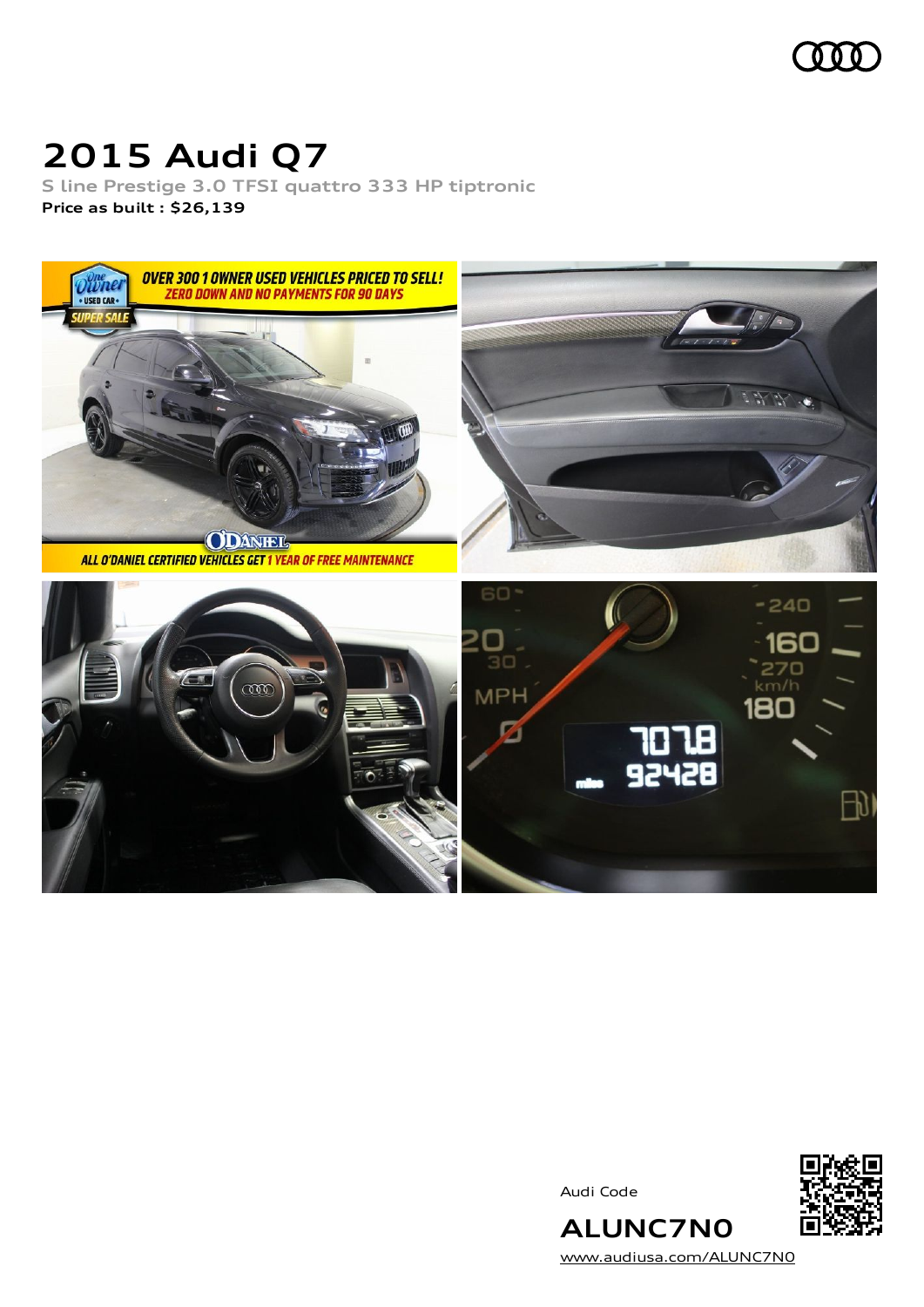## **Summary**

**Audi 2015 Audi Q7** S line Prestige 3.0 TFSI quattro 333 HP tiptronic

**Price as buil[t](#page-10-0)** \$26,139

### **Exterior colour**

Orca Black metallic

### **Interior colour**

#### **Technical Specifications**

| Engine type                  | Six-cylinder                                  |
|------------------------------|-----------------------------------------------|
| stroke                       | Displacement/Bore and 2,995/84.5 x 89.0 cc/mm |
| Max. output                  | 245 (333)/5500 - 6500 HP                      |
| Torque                       | 325 @ 2,900-5,300 lb-ft@rpm                   |
| Top track speed              | 130 mph mph                                   |
| Acceleration (0 - 60<br>mph) | 6.9 sec. seconds                              |
| Recommended fuel             | Premium                                       |



#### **Further Information**

| Type of vehicle | Used car     |
|-----------------|--------------|
| Mileage         | 92,509 miles |
|                 | No           |
| Warranty        |              |

#### **Audi Code** ALUNC7N0

**Your configuration on www.audiusa.com** [www.audiusa.com/ALUNC7N0](https://www.audiusa.com/ALUNC7N0)

**Commission number** a1343f1d0a0e09a830c0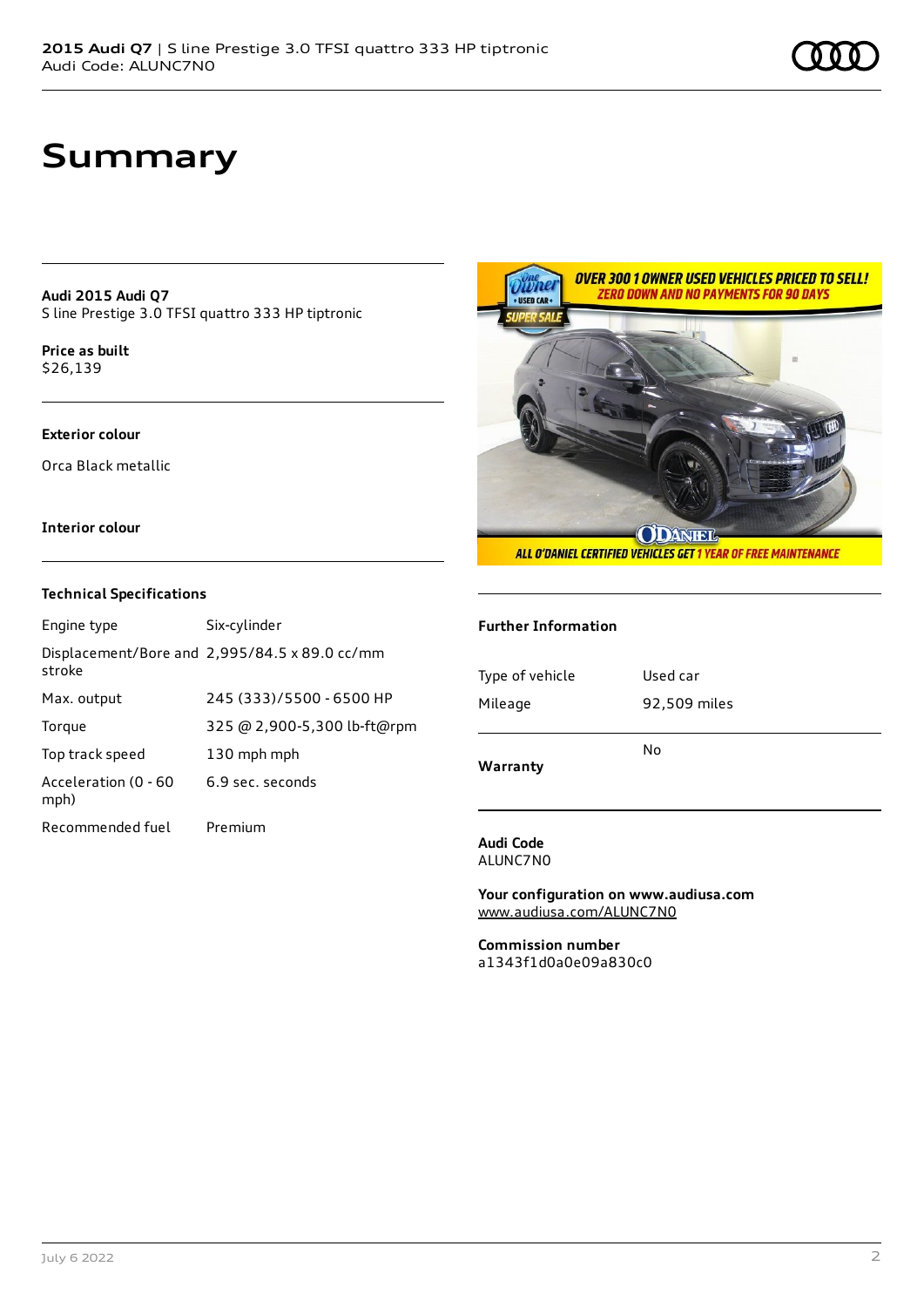# **Equipment**

Orca Black metallic

Matte black aluminum roof rails and trim around exterior windows

295/35 R21 summer performance tires\*

S line® fender badges

Gloss Black Singleframe® grille

21-inch 5-segment-spoke (High-gloss black finish) wheels with 295/35 summer tires

Aluminum door sill inlays with S line® emblem

Black Alcantara® headliner

Three-spoke multifunction sport steering wheel with shift paddles

Leather package





S line











**(1/2)**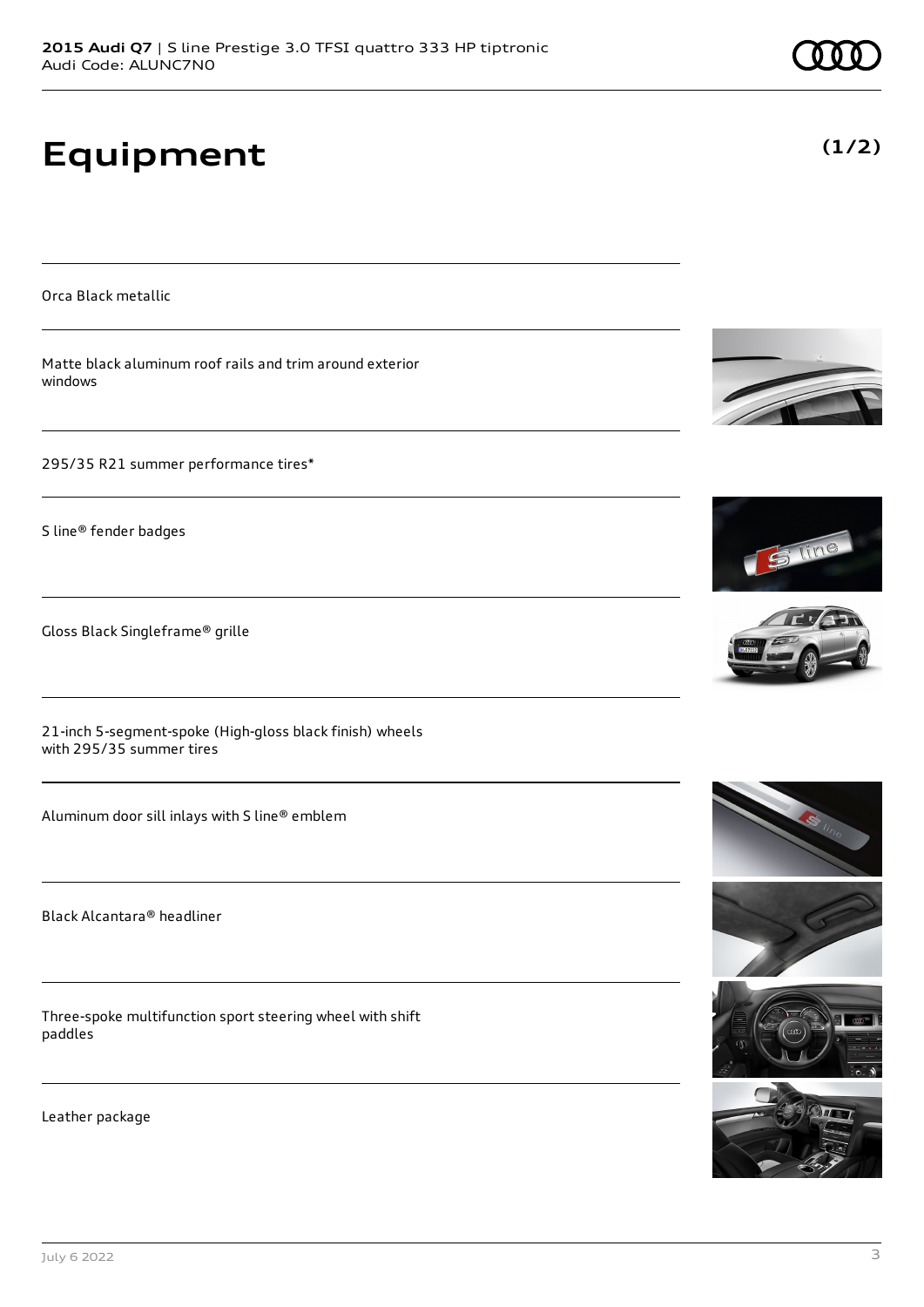# **Equipment**

Heated rear seats

Audi exclusive carbon inlays





**(2/2)**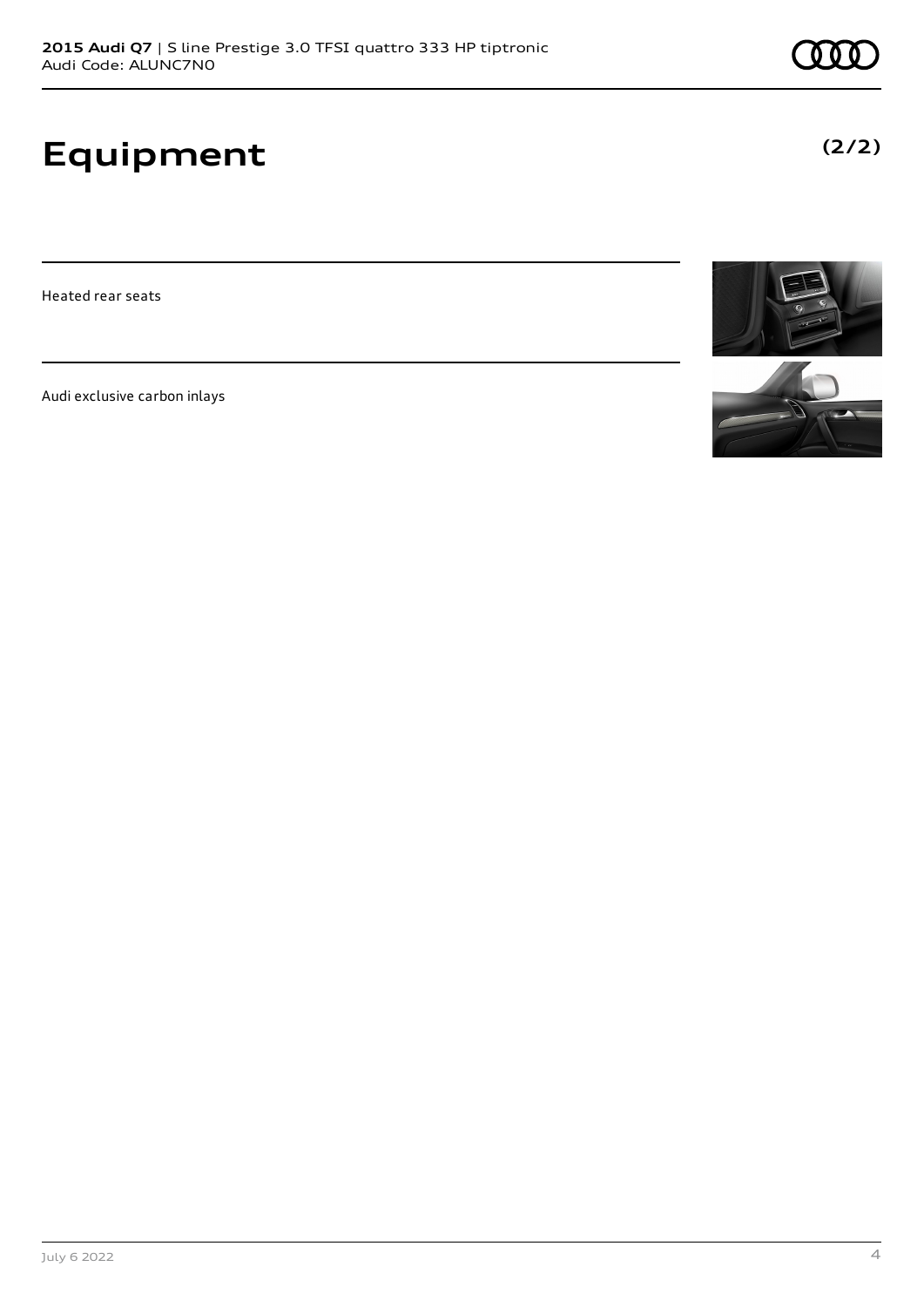# **Standard features**

### **Exterior**

| 0P <sub>0</sub> | Dual exhaust outlets                                                               |
|-----------------|------------------------------------------------------------------------------------|
| 1D <sub>8</sub> | Provision for towing bracket                                                       |
| 6XL             | Power-folding, power-adjustable, auto-<br>dimming, heated side mirrors with memory |
| 1S1             | Tool kit in storage compartment in trunk                                           |
| 1 <sub>BW</sub> | Comfort suspension                                                                 |
| 8EH             | Xenon plus headlights                                                              |
| 4KF             | Privacy glass                                                                      |

### **Safety and Security**

| 8N6             | Light / rain sensor                                                               |
|-----------------|-----------------------------------------------------------------------------------|
| 413             | Audi advanced key - keyless start, stop and<br>entry                              |
| 3B7             | ISOFIX child seat mounting and Top Tether<br>anchorage point for outer rear seats |
| 4UB             | Driver and front-passenger advanced airbags                                       |
| 8T1             | Cruise control with coast, resume and<br>accelerate features                      |
| 4H <sub>5</sub> | Power child-safety window and rear door<br>locks                                  |
| QZ0             | Tilt and telescopic manually adjustable<br>steering column                        |
| 7K6             | Tire-pressure monitoring system                                                   |
| 4X3             | Side airbags at front and head airbag system                                      |
|                 |                                                                                   |

### **Interior**

| OE1 | Storage nets in backs of front seats |
|-----|--------------------------------------|
| 3FV | Panoramic sunroof with deep tint     |
| 9AH | Four-zone automatic climate control  |

| <b>Interior</b> |                                                                                              |
|-----------------|----------------------------------------------------------------------------------------------|
| 417             | Auto-dimming interior mirror with compass                                                    |
| 001             | Illumination for interior door handles, air<br>vent controls, front footwells                |
| 2C              | Steering wheel with electric tilt and axial<br>adjustment                                    |
| 6F <sub>6</sub> | Folding front center armrest with adjustable<br>height, dual cupholders, and storage         |
| 7F9             | Leather gearshift knob                                                                       |
| 4F <sub>9</sub> | Power trunk open/close and hands-free<br>release                                             |
| 5 XI            | Dual front sun visors with lighted vanity<br>mirrors                                         |
| 3Y3             | Manual rear side-window sunshades (second<br>row and rear window)                            |
| 5KI             | Sliding 40/20/40 split folding rear<br>seatbacks with pass-through and adjustable<br>recline |
| N1F             | Leather seating surfaces                                                                     |

### **Infotainment and Driver Assistance**

| 7D5 | <b>DVD Player</b>                                                          |
|-----|----------------------------------------------------------------------------|
| 7X2 | Audi parking system with rear view camera                                  |
| UF7 | Audi music interface                                                       |
| 8RY | <b>BOSE Surround Sound System</b>                                          |
| 908 | Color driver information system                                            |
| 8DY | HD Radio <sup>™</sup> Technology                                           |
| QH1 | Voice control                                                              |
| 7Y1 | Audi side assist                                                           |
| 97W | BLUETOOTH <sup>®</sup> wireless technology<br>preparation for mobile phone |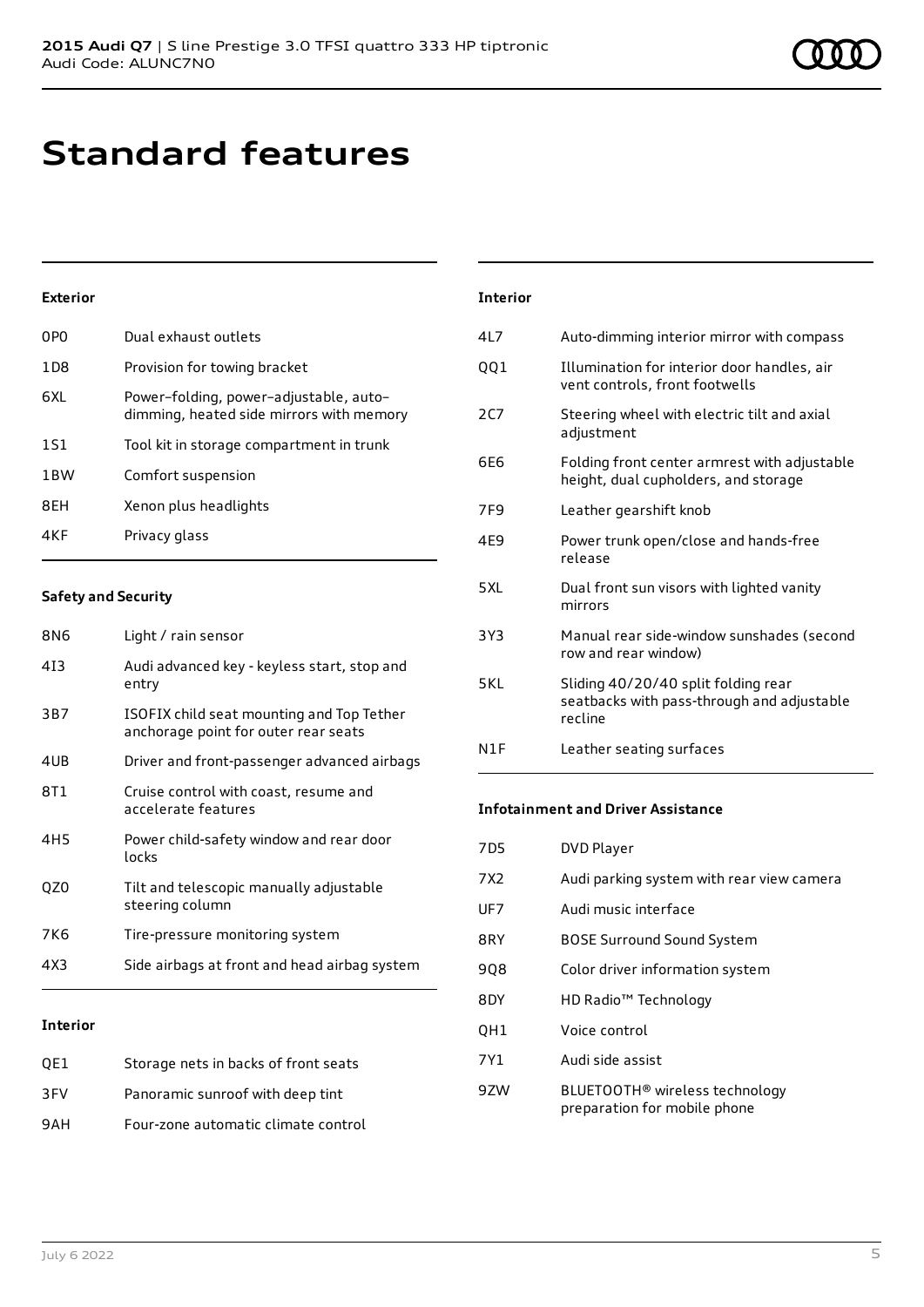# **Dealer remarks**

Proud to be Indiana's Dealer of the Year and Winner of the Consumer Satisfaction. 2015 Audi Q7 3.0T S line Prestige quattro 3.0L TFSI V6 DOHC quattro Orca Black Metallic

All Serviced and Ready to Go!, Smells Great - Looks Sharp!!, 3-Spoke Multifunction Steering Wheel w/Paddles, Adaptive Air Suspension, Adaptive Cruise Control w/Stop & Go Functionality, Audi Exclusive Carbon Fiber Inlays, Black Headliner, Black Mirrors & Exhaust Pipes, Black Optic Package, Black Roof Rails, Brushed Aluminum Decorative Inlays, Extended Leather Package, Heated Rear Seats, High Gloss Sport Style Kit, Luxury Package, Red Brake Calipers, S Line 3-Spoke Steering Wheel w/Shift Paddles, S Line Shift Knob, S Line Steering Wheel Emblem, S-Line Package, Sport Edition, Sport Style Exterior Kit, Sport Style Plus Package, Wheels: 10.0J x 21" 5 Segment-Spoke Design, Wheels: 21" 5-Segment-Spoke High Gloss Black.

Although every reasonable effort has been made to ensure the accuracy of the information contained on this Vehicle is correct, absolute accuracy cannot be guaranteed. Advertised price does not include tax, title, license or \$149.00 dealer fee.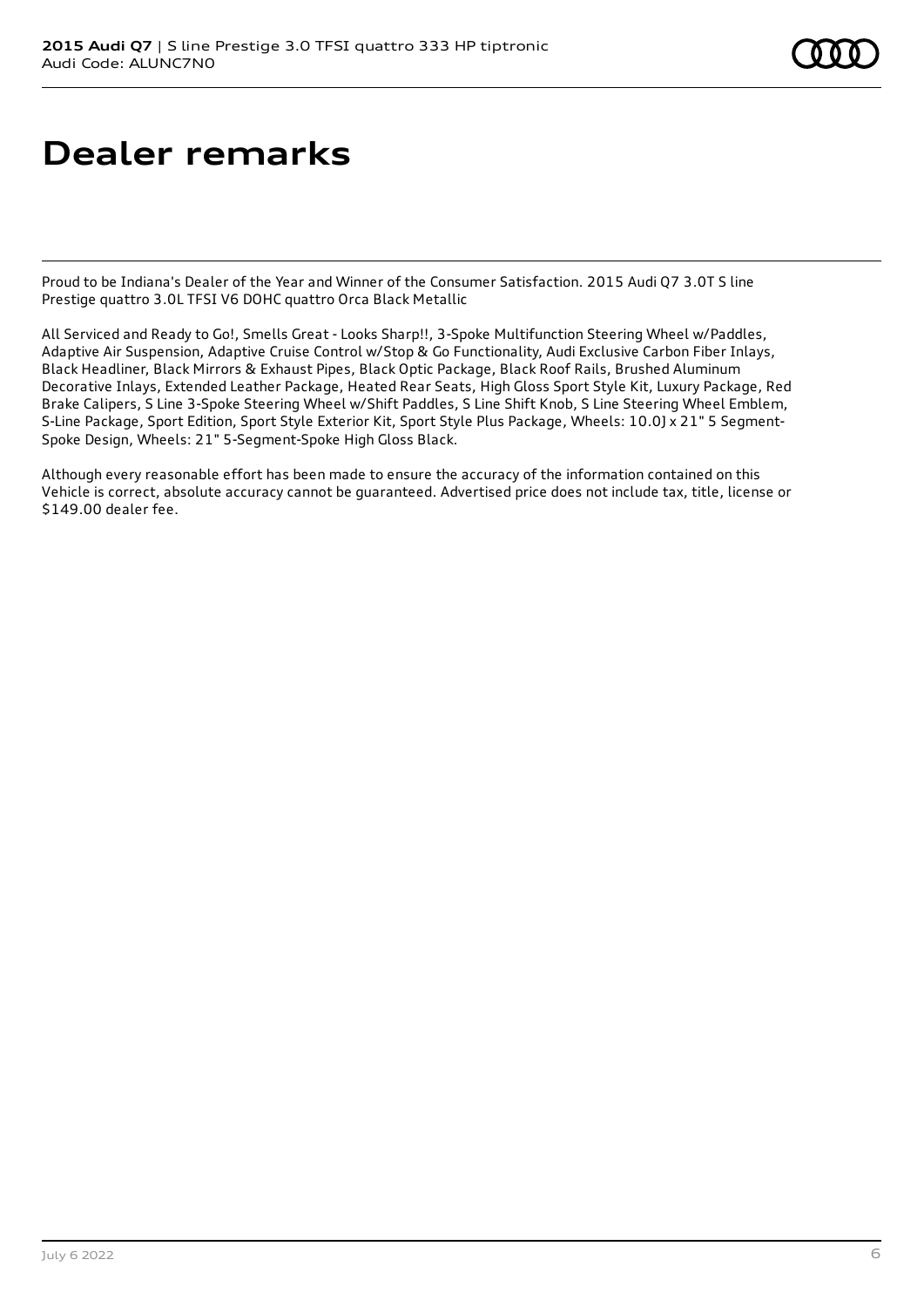# **Technical Specifications**

### **Engineering | Performance**

**Electrical system**

Alternator 14 Volts - 190 amp Battery 12 Volts - 80 amp

| Engine type                                 | Six-cylinder                                  |
|---------------------------------------------|-----------------------------------------------|
| Max. output                                 | 245 (333)/5500 - 6500 HP                      |
| Max. output ps/hp                           | 333 @ 5,500-6,500 @ rpm                       |
| Towing capacity                             | 5,500 / 6,600 with Towing Package<br>lb       |
| Torque                                      | 325 @ 2,900-5,300 lb-ft@rpm                   |
| Valvetrain                                  | 24-Valve DOHC                                 |
| Acceleration (0 - 60<br>mph)                | 6.9 sec. seconds                              |
| Engine block                                | Aluminum-alloy                                |
| Induction/fuel injection Supercharged/TFSI® |                                               |
| Cylinder head                               | Aluminum-alloy                                |
| stroke                                      | Displacement/Bore and 2,995/84.5 x 89.0 cc/mm |
| Top track speed                             | 130 mph mph                                   |

## Gear ratios: 8th 0.672 Gear ratios: 6th 1.000 Gear ratios: 7th 0.816 Gear ratios: Reverse 3.825 Gear ratios: Final Drive 3.700 Gear ratios: 4th 1.437 Transmission Eight-speed tiptronic® automatic transmission with quattro® allwheel drive Gear ratios: 5th 1.217 Gear ratios: 2nd 2.840 Gear ratios: 3rd 1.864 Gear ratios: 1st 4.845

**Transmission | Drivetrain**

#### **Steering**

| Steering type                             | Servotronic <sup>®</sup> power steering<br>system |
|-------------------------------------------|---------------------------------------------------|
| Turning diameter, curb-39.4 ft<br>to-curb |                                                   |
| Steering ratio                            | 16.5:1                                            |

#### **Suspension**

| Front axle | Double-wishbone front suspension |
|------------|----------------------------------|
| Rear axle  | Four-link rear suspension        |

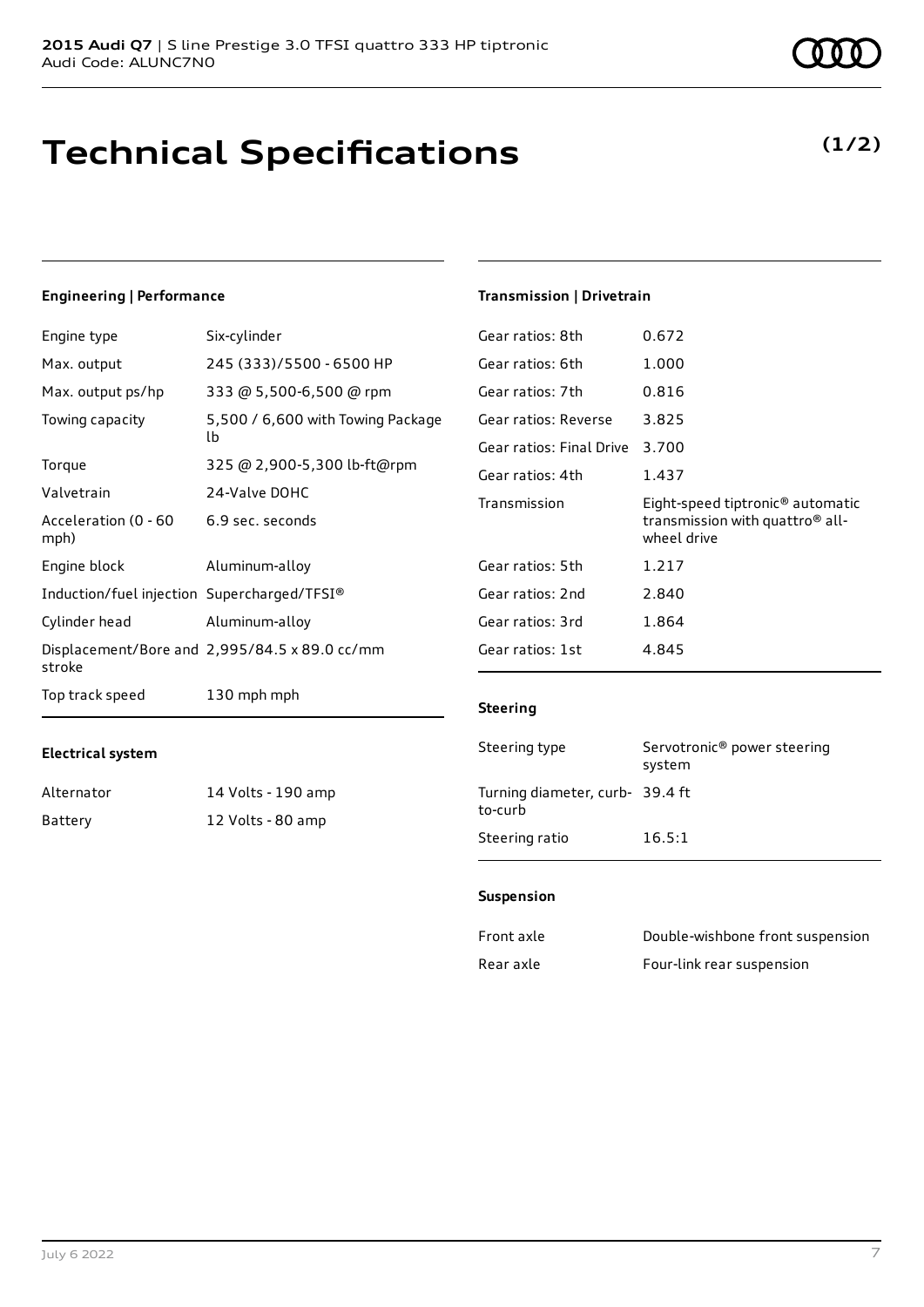Audi Code: ALUNC7N0

## **Technical Specifications**

**2015 Audi Q7** | S line Prestige 3.0 TFSI quattro 333 HP tiptronic

### **Brakes**

| <b>Front brakes</b>    | 13.8 (ventilated disc) in                                                                                                    |
|------------------------|------------------------------------------------------------------------------------------------------------------------------|
| Rear brakes            | 13.0 (ventilated disc) in                                                                                                    |
| <b>Body</b>            |                                                                                                                              |
| Material               | Fully galvanized steel unibody with<br>aluminum hood, front fenders,<br>tailgate and multistep anti-<br>corrosion protection |
| Warranty   Maintenance |                                                                                                                              |

#### **Warranty | Maintenance**

| Warranty    | 4-Year/50,000 mile new vehicle<br>limited warranty                                       |
|-------------|------------------------------------------------------------------------------------------|
| Maintenance | 12-Month/5.000 mile (whichever<br>occurs first) NO CHARGE first<br>scheduled maintenance |

### **Exterior Measurements**

| 68.4 in                                         |
|-------------------------------------------------|
| 78.1 in                                         |
| 200.3 in                                        |
| 118.2 in                                        |
| .37/.34 with Audi adaptive air<br>suspension Cw |
| 85.7 in                                         |
| 66.0 in                                         |
| 65.0 in                                         |
| 5,412 lb                                        |
| 8.1/9.4 with Audi adaptive air<br>suspension in |
|                                                 |

### **Interior measurements**

| Seating capacity                          | 7                                                                                       |
|-------------------------------------------|-----------------------------------------------------------------------------------------|
| Leg room, rear                            | 29.2 in                                                                                 |
| Shoulder room, front                      | 58.7 in                                                                                 |
| Shoulder room, middle                     | 58.1 in                                                                                 |
| Head room, front                          | 39.5 in                                                                                 |
| Head room with middle<br>sunroof          | 37.2 in                                                                                 |
| Shoulder room, rear                       | 48.6 in                                                                                 |
| Head room with front<br>sunroof           | 40.0 in                                                                                 |
| Head room with rear<br>sunroof            | 35.4 in                                                                                 |
| Leg room, middle                          | $37.1$ in                                                                               |
| Head room, rear                           | 35.6 in                                                                                 |
| Leg room, front                           | 41.3 in                                                                                 |
| Head room, middle                         | 39.0 in                                                                                 |
| Cargo volume, rear<br>seatbacks up/folded | 10.9/42.0/72.5 (behind third<br>row/behind second row/behind first<br>row) cu ft, cu ft |

**(2/2)**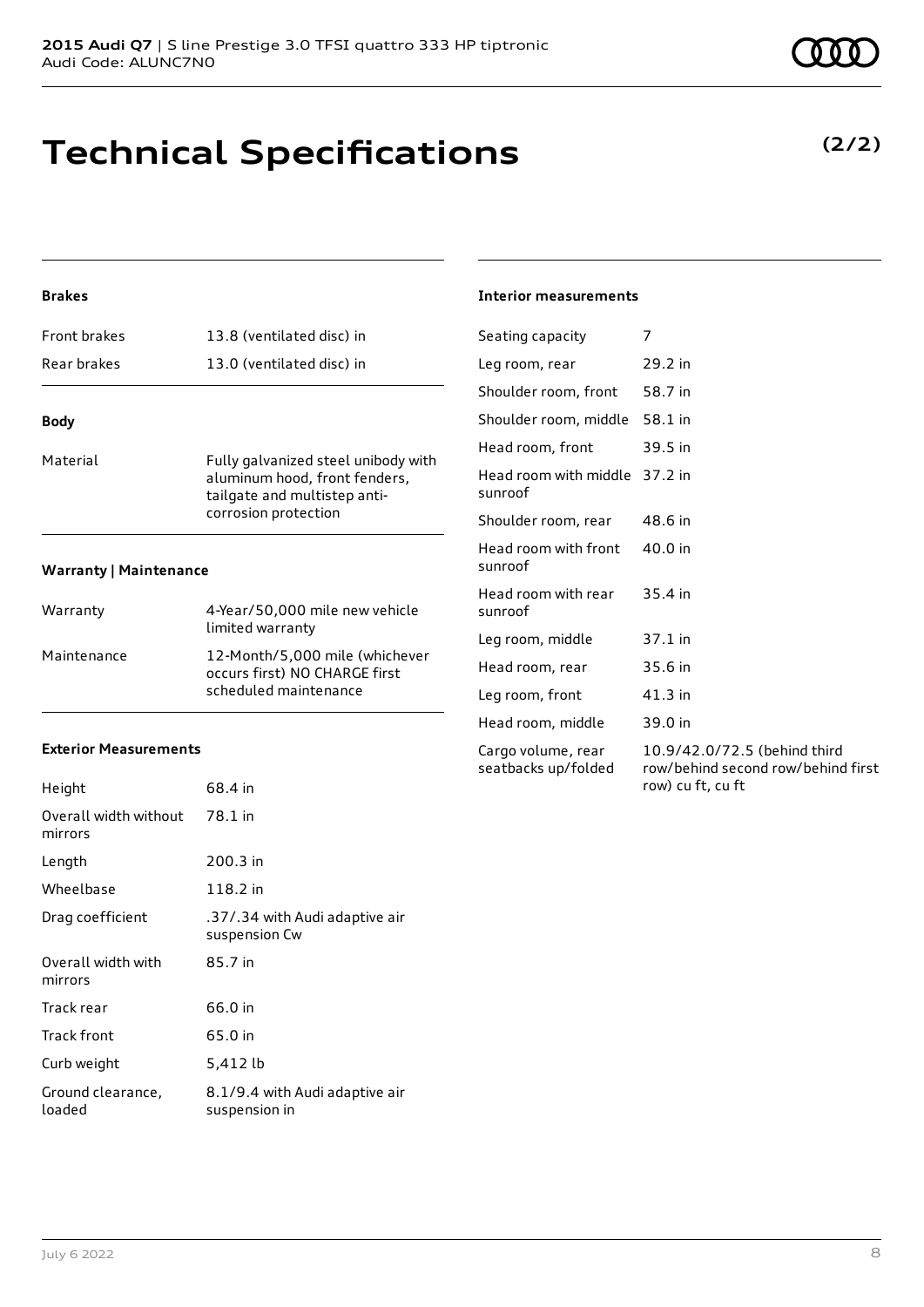

## **Consumption- and emission**

### **Consumption by NEDC**

| urban       | $16 \text{ mpg}$ |
|-------------|------------------|
| extra-urban | 22 mpg           |
| combined    | $18 \text{ mpg}$ |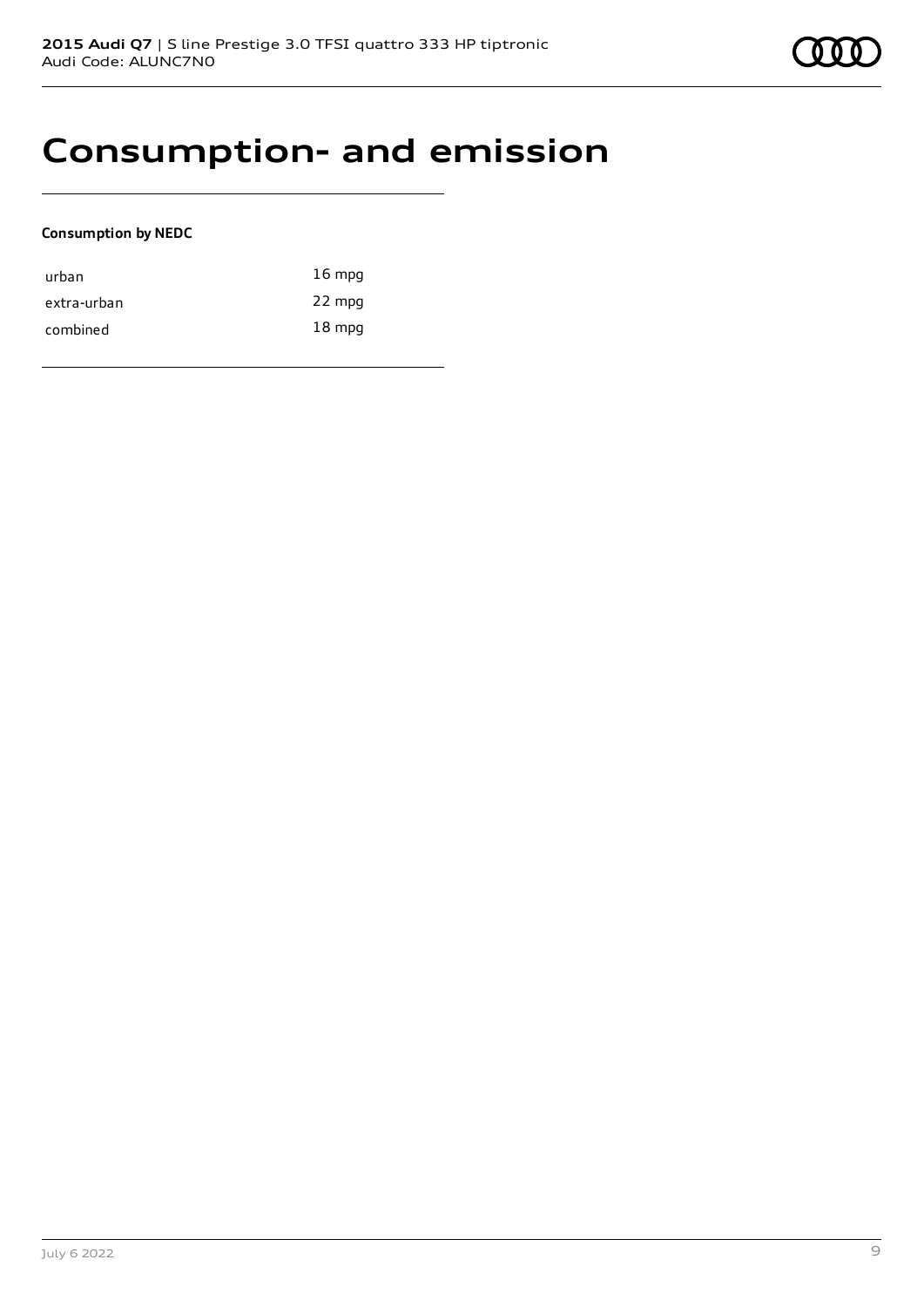

## **Contact**

Dealer **Audi Fort Wayne**

5611 Illinois Rd 46804 Fort Wayne IN

Phone: +12604355300 FAX: 2604355468

www: [https://www.odanielaudioffortwayne.com](https://www.odanielaudioffortwayne.com/)